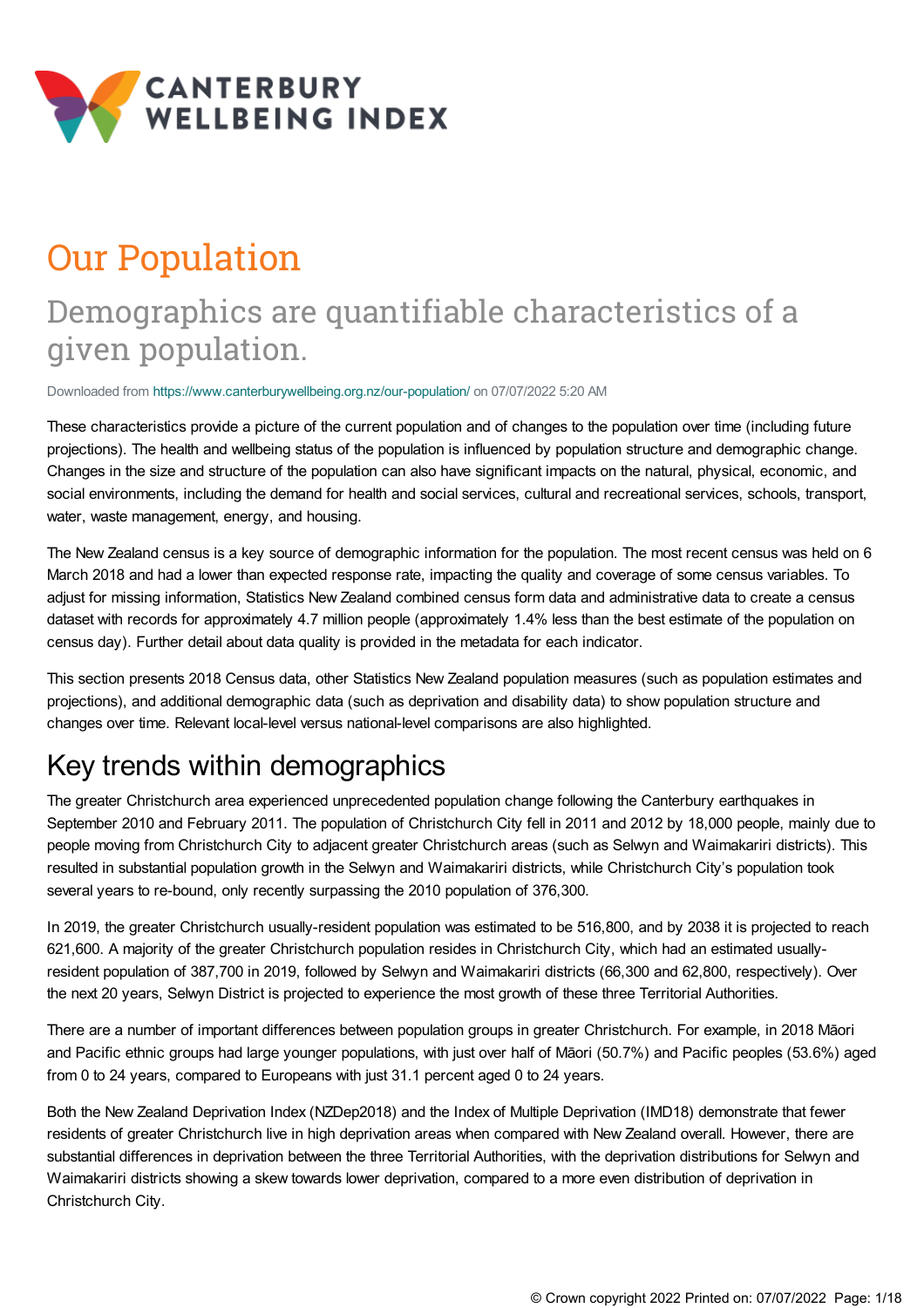# USUALLY-RESIDENT POPULATION

The census usually-resident population count includes residents who were present in New Zealand on census night.

This indicator presents the census usually-resident population change for greater Christchurch, the Territorial Authorities within greater Christchurch, and for New Zealand, using 2006, 2013, and 2018 Census data.

### **Table 1.1: Census usually resident population change for greater Christchurch, the Territorial Authorities within greater Christchurch, and New Zealand, 2006–2018**

|                      | <b>Population</b> |           |           | <b>Change 2006-2013</b> |               | <b>Change 2013-2018</b> |         |  |
|----------------------|-------------------|-----------|-----------|-------------------------|---------------|-------------------------|---------|--|
| <b>Area</b>          | 2006              | 2013      | 2018      | <b>Number</b>           | $\frac{0}{0}$ | <b>Number</b>           | %       |  |
| Selwyn District      | 33,645            | 44,595    | 60,561    | $+10,950$               | $+32.5$       | $+15,956$               | $+35.8$ |  |
| Christchurch City    | 348,459           | 341,469   | 369,006   | $-6,987$                | $-2.0$        | $+27,537$               | $+8.1$  |  |
| Waimakariri District | 42,834            | 49,989    | 59,502    | $+7,155$                | $+16.7$       | $+9,513$                | $+19.0$ |  |
| Greater Christchurch | 424,935           | 436,056   | 489,069   | $+11,118$               | $+2.6$        | $+53,016$               | $+12.2$ |  |
| New Zealand          | 4,027,947         | 4,242,048 | 4,699,755 | $+214,101$              | $+5.3$        | +457,707                | $+10.8$ |  |

The table shows that the greater Christchurch population grew overall between 2006 and 2018. The greater Christchurch total population was 489,069 at the 2018 Census, having increased 12.2 percent since 2013. The New Zealand population increased by 10.8 percent in the same time period. The increase in greater Christchurch was largely driven by population growth in Selwyn and Waimakariri districts (35.8 and 19 percentage points, respectively) between 2013 and 2018. In 2018, Selwyn District was the second-fastest growing Territorial Authority in New Zealand, after the Queenstown-Lakes District, which had increased by 38.7 percent since 2013. In the same time period, Christchurch City experienced an increase in population size of 8.1 percent (reaching 369,006 people in 2018). This is in contrast to the decline in the Christchurch City population noted between 2006 and 2013, likely due to the impacts of the 2010 and 2011 earthquakes [1].

This indicator presents the 2018 Census usually-resident population for greater Christchurch and the Territorial Authorities within greater Christchurch, by ethnic group. As this indicator reports ethnic group total responses, people who identify with more than one ethnic group are included in each ethnic group they identify with, meaning that the percentages sum to more than 100. While, the 2018 Census had a lower than expected response rate impacting the quality and coverage of some census variables, the 2018 Census ethnicity data is rated as high quality by Statistics New Zealand.

| Table 1.2: Census usually resident population for greater Christchurch, and the Territorial Authorities within greater |  |
|------------------------------------------------------------------------------------------------------------------------|--|
| Christchurch, by ethnic group (total responses), 2018                                                                  |  |

|                         | European      |      | Māori         |     | <b>Pacific</b> |      | Asian         |      | <b>MELAA</b>  |     | <b>Other</b>  |     |
|-------------------------|---------------|------|---------------|-----|----------------|------|---------------|------|---------------|-----|---------------|-----|
| ∣ Area                  | <b>Number</b> | %    | <b>Number</b> | %   | <b>Number</b>  | %    | <b>Number</b> | $\%$ | <b>Number</b> | %   | <b>Number</b> | %   |
| Selwyn District         | 54,102        | 89.3 | 4,788         | 7.9 | 1,014          | 1.7  | 3,858         | 6.4  | 525           | 0.9 | 1,071         | 1.8 |
| Christchurch City       | 287,307       | 77.9 | 36,642        | 9.9 | 14,178         | 3.18 | 54,984        | 14.9 | 5,580         | 1.5 | 5,007         | 1.4 |
| Waimakariri<br>District | 55,299        | 92.9 | 5,097         | 8.6 | 822            | 1.4  | 1,719         | 2.9  | 249           | 0.4 | 816           | 1.4 |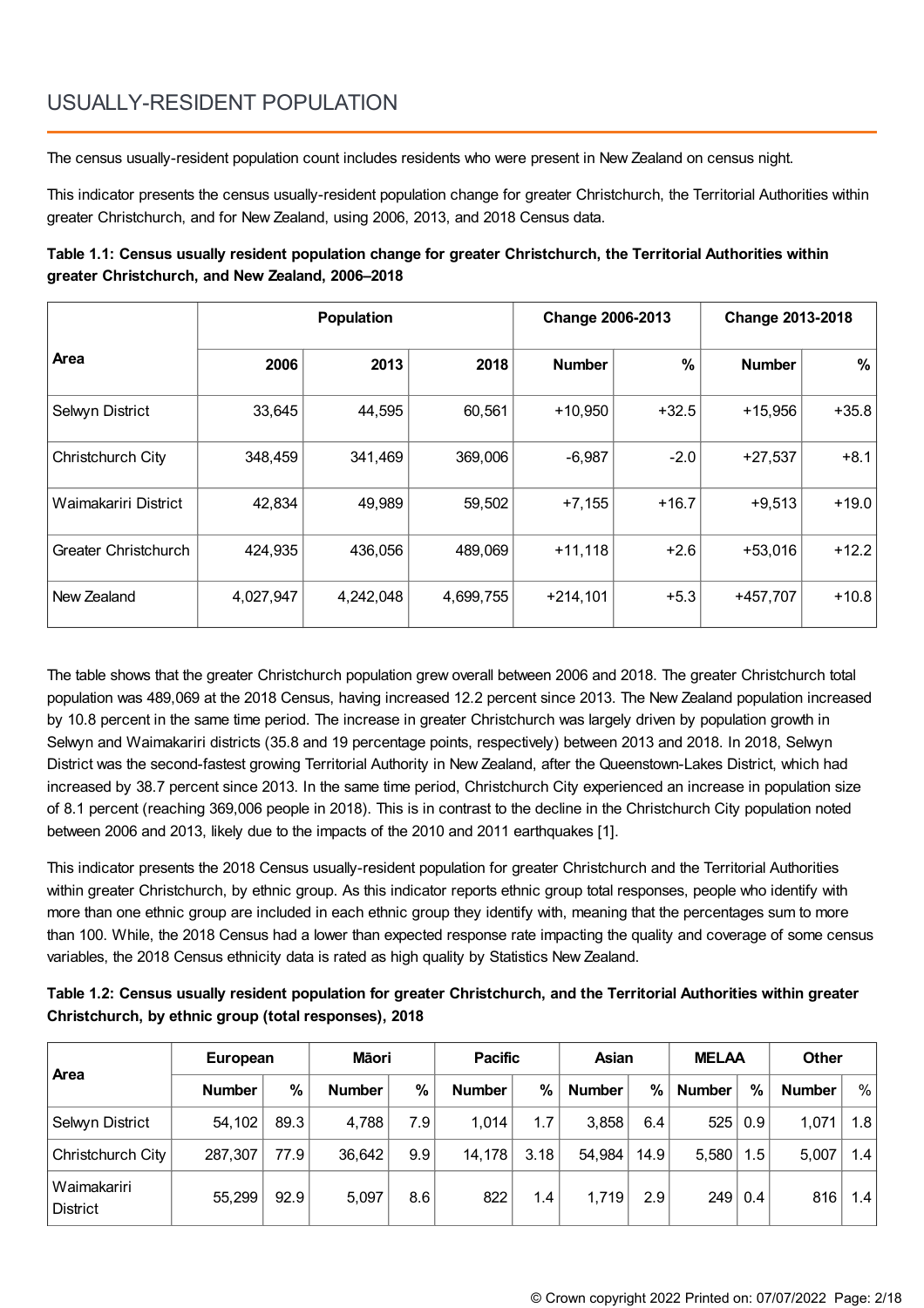| l Greater<br>l Christchurch | 396,708   | 81.1              | 46,527  | 9.5  | 16,014  | 3.3 | 60,561  | 12.4 | 6,354  | 1.3 | 6,894  | 1.4 <sub>l</sub> |
|-----------------------------|-----------|-------------------|---------|------|---------|-----|---------|------|--------|-----|--------|------------------|
| l New Zealand               | 3,297,664 | 70.2 <sub>1</sub> | 775,836 | 16.5 | 381,642 | 8.1 | 707,598 | 15.1 | 70,332 | 1.5 | 58,053 | 1.2              |

The table shows that at the time of the 2018 Census, the European ethnic group was the largest in the greater Christchurch area, with 81.1 percent of the usually resident population (396,708 people) identifying as being of European ethnicity. Over nine percent of the greater Christchurch population identified as being of Māori ethnicity and 12.4 percent identified as being of Asian ethnicity. Pacific, Middle Eastern/Latin American/African (MELAA) and Other ethnicities were identified by 3.3 percent, 1.3 percent, and 1.4 percent of the population, respectively. When compared with New Zealand overall, greater Christchurch had smaller proportions of residents identifying as being of Māori, Pacific, Asian or MELAA ethnicity. For example, 16.5 percent of the New Zealand population identified as being of Māori ethnicity, compared to just over 9.5 percent in greater Christchurch. Of the three Territorial Authorities in greater Christchurch, Christchurch City had the most ethnically diverse population in 2018, with 77.9 percent of residents identifying as European, followed by Asian (14.9%), Māori (9.9%), and Pacific (3.8%), with MELAA and Other ethnicities identified by less than two percent each. Waimakariri and Selwyn districts had similar proportions of residents identifying with different ethnicities, however Selwyn District had a slightly higher proportion of residents identifying as being of Asian ethnicity compared with Waimakariri District (6.4% and 2.9%, respectively).

#### **Data Sources**

**Source:** Statistics New Zealand.

**Survey/data set:** Census of Population and Dwellings. Access publicly available data from the Statistics New Zealand website: [www.nzdotstat.stats.govt.nz/wbos/Index.aspx?DataSetCode=TABLECODE](http://nzdotstat.stats.govt.nz/wbos/Index.aspx?DataSetCode=TABLECODE8021&_ga=2.144515317.1364761207.1560210517-1908992255.1555018022 ) **Source data frequency:** Census conducted every 5 years.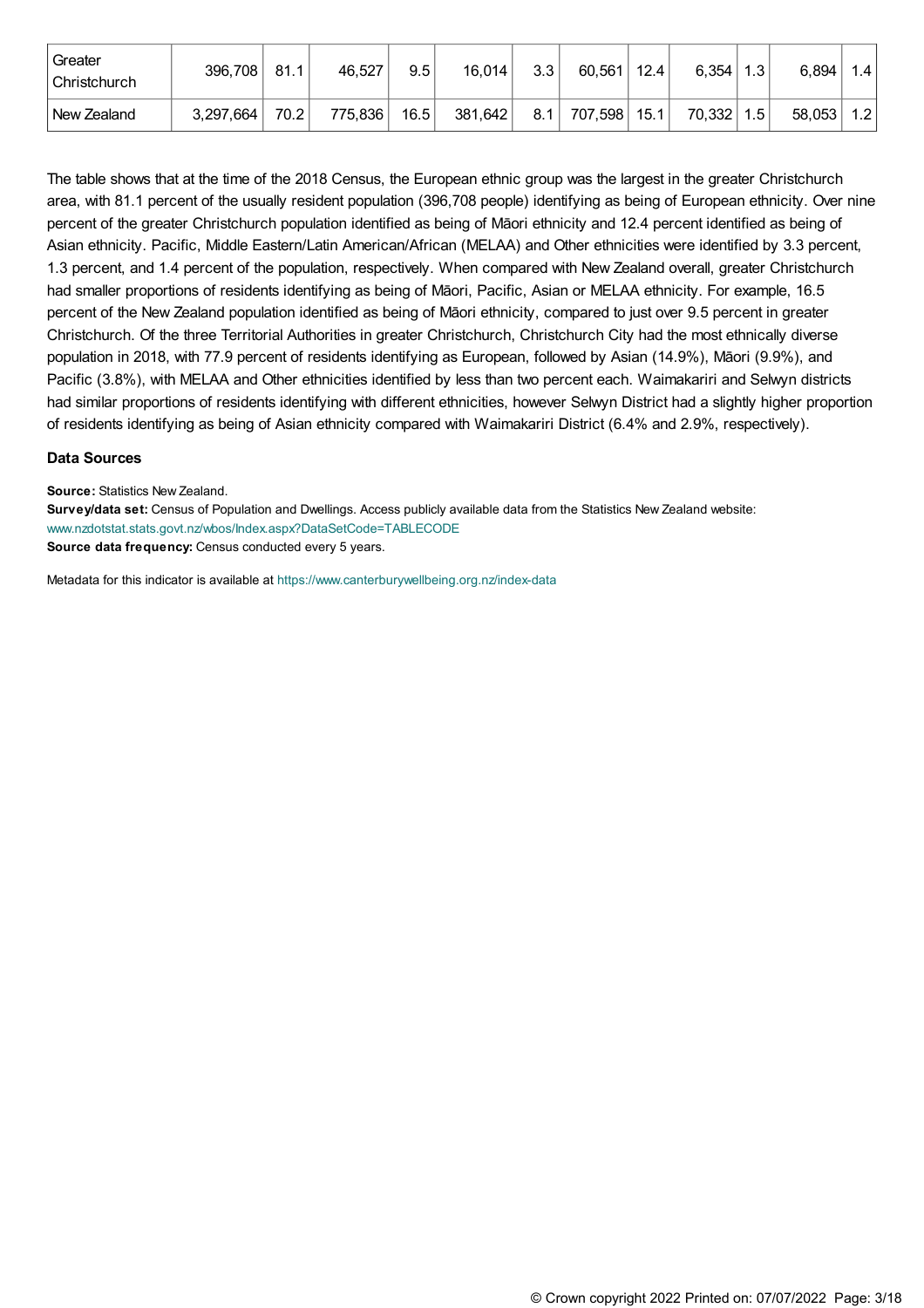### POPULATION CHANGE

Population estimates produced by Statistics New Zealand estimate the annual change in the resident population. Population estimates are calculated using census data, net census undercount, residents temporarily overseas, and births, deaths and net migrations since census night [2]. Estimates are the best available measure of how many people usually live in an area each year and therefore are able to demonstrate annual fluctuations in the population, unlike the five-yearly census. This is valuable in the case of greater Christchurch, as the region has experienced unprecedented population change following the Canterbury earthquakes in September 2010 and February 2011.

This indicator presents the annual proportional change in estimated resident population for greater Christchurch, the Territorial Authorities within greater Christchurch, and New Zealand, using Statistics New Zealand data, 2009-2019.



The figure shows that greater Christchurch's population has been increasing each year, since the decline seen in 2010–2011. In the year to June 2019, greater Christchurch's estimated resident population was 516,800, which was an increase of 1.7 percent from the year to June 2018, similar to the national increase of 1.6 percent over the same time period. The greater Christchurch population is dominated by Christchurch City, which had an estimated resident population of 387,7000 in the year to June 2019 and as a result the two areas show a similar trend. Until recently, Selwyn District was New Zealand's fastest growing Territorial Authority (at its peak growth, in the year to June 2017, the population increased by 6.4%), however the rate of population growth has slowed in the past two years. In the year to June 2019, Selwyn District had an estimated resident population of 66,300 (an increase of 4.7% from the previous year). In the last two years the population of Selwyn District has exceeded the population of Waimakariri District which, in the year to June 2019, was estimated to be 62,800.

#### **Data Sources**

**Source:** Statistics New Zealand.

**Survey/data set:** Subnational Population Estimates. Access publicly available data from the Statistics New Zealand website [www.nzdotstat.stats.govt.nz/WBOS/Index.aspx?DataSetCode=TABLECODE7506](http://nzdotstat.stats.govt.nz/WBOS/Index.aspx?DataSetCode=TABLECODE7506) **Source data frequency:** Annually.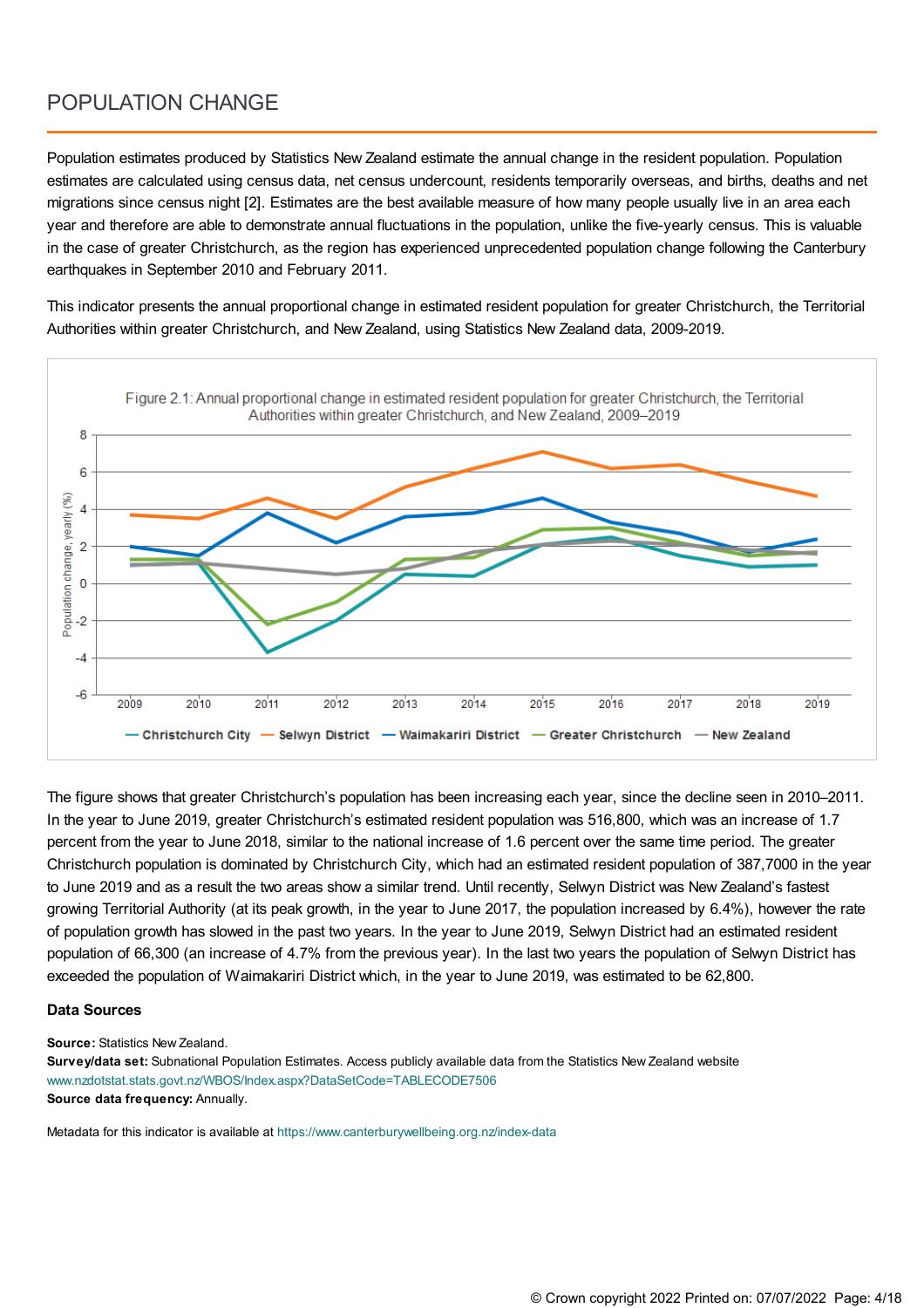# POPULATION PROJECTIONS

Population projections produced by Statistics New Zealand estimate the future number of people living in an area. Projections are derived from population estimates and assumptions about future fertility, life expectancy, and net migration [2]. Projections provide planners with information about the probable size and demographics of the population, helping to ensure that governments, local councils, and communities have infrastructure and facilities to meet the short- and long-term needs of future populations [2].

This indicator presents the population projections for greater Christchurch, and the Territorial Authorities within greater Christchurch, for 2018 and 2048, using Statistics New Zealand data.

### **Table 3.1: Population projections for greater Christchurch, and by Territorial Authorities within greater Christchurch, 2018 and 2048**

| Area                 | Year | Total   |
|----------------------|------|---------|
| Greater Christchurch | 2018 | 508,400 |
|                      | 2048 | 653,000 |
| Christchurch City    | 2018 | 383,800 |
|                      | 2048 | 463,500 |
| Selwyn District      | 2018 | 63,300  |
|                      | 2048 | 106,500 |
| Waimakariri District | 2018 | 61,300  |
|                      | 2048 | 83,000  |

The table shows that by 2048 the greater Christchurch population is projected to reach 653,000. A majority of those people (463,500) will reside in Christchurch City. In 2018, Selwyn and Waimakariri districts had similar sized projected populations, however it is projected that Selwyn District will experience relatively more growth and reach a population size of 106,500 in 2048, compared with 83,000 for Waimakariri District.

### **Data Sources**

**Source:** Statistics New Zealand.

**Survey/data set:** Subnational Population Projections: 2013 (base)-(2043) update. Access publicly available data from the Statistics New Zealand website [www.stats.govt.nz/information-releases/subnational-population-projections-2013base2043-update](https://www.stats.govt.nz/information-releases/subnational-population-projections-2013base2043-update) **Source data frequency:** Source data updated 2 to 3 years.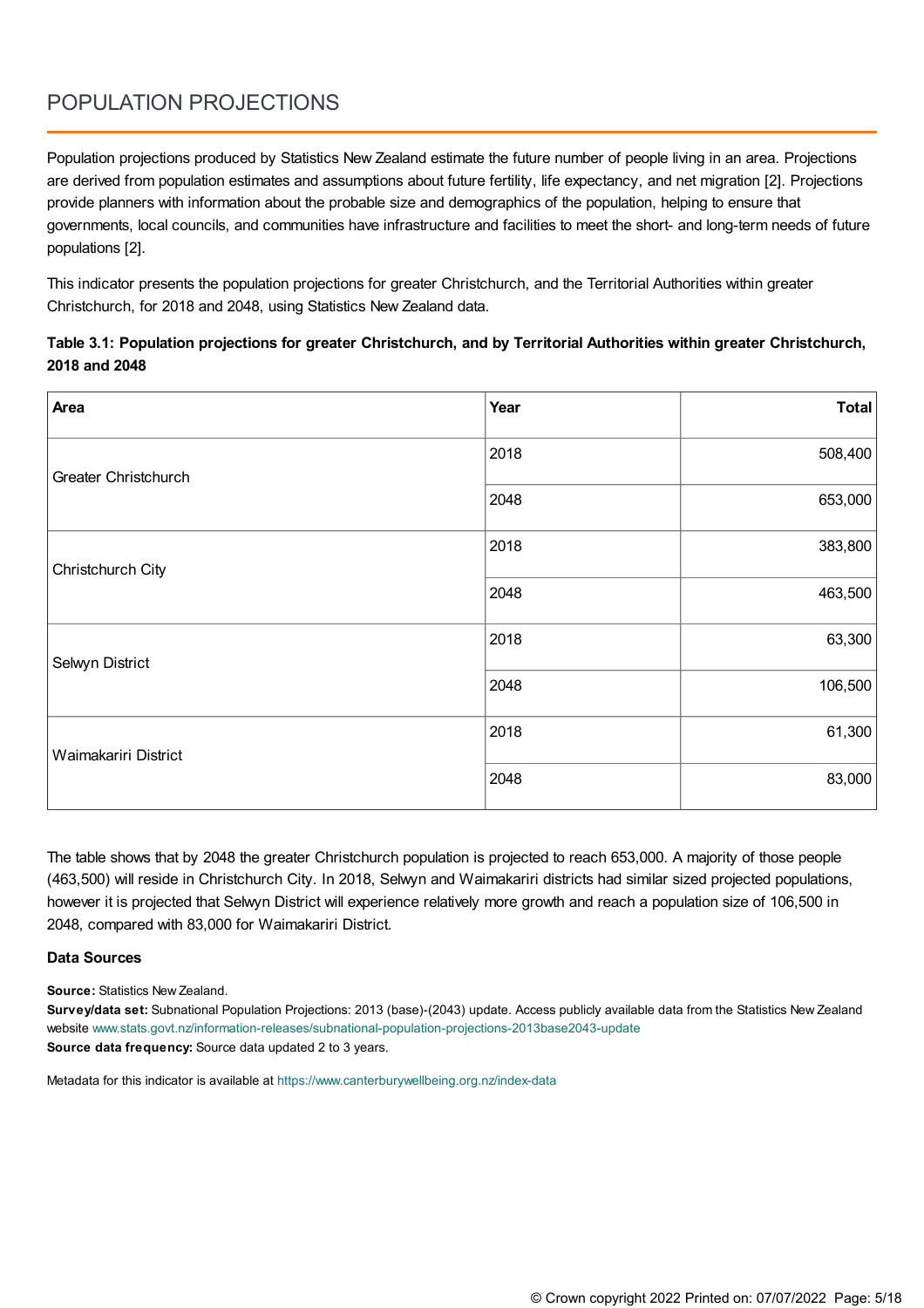## POPULATION PYRAMIDS

Population pyramids illustrate the age distribution of a population in a particular country or region. Pyramids can be tailored to compare the age structure of population groups, for example by ethnicity or, as in this case, by gender.

This indicator presents the age and gender distribution of the population for greater Christchurch and New Zealand, using 2018 Census resident population count data.





Figures 4.1a and b show that the age and gender distribution of the greater Christchurch population was similar to that of New Zealand overall in 2018. Both areas had relatively high proportions in the 20- to 34-year age groups and in the 45- to 59-year age groups.

Figures 4.2 to 4.4 present the age and gender distribution of the Christchurch City, Selwyn District and Waimakariri District populations, using 2018 Census resident population count data.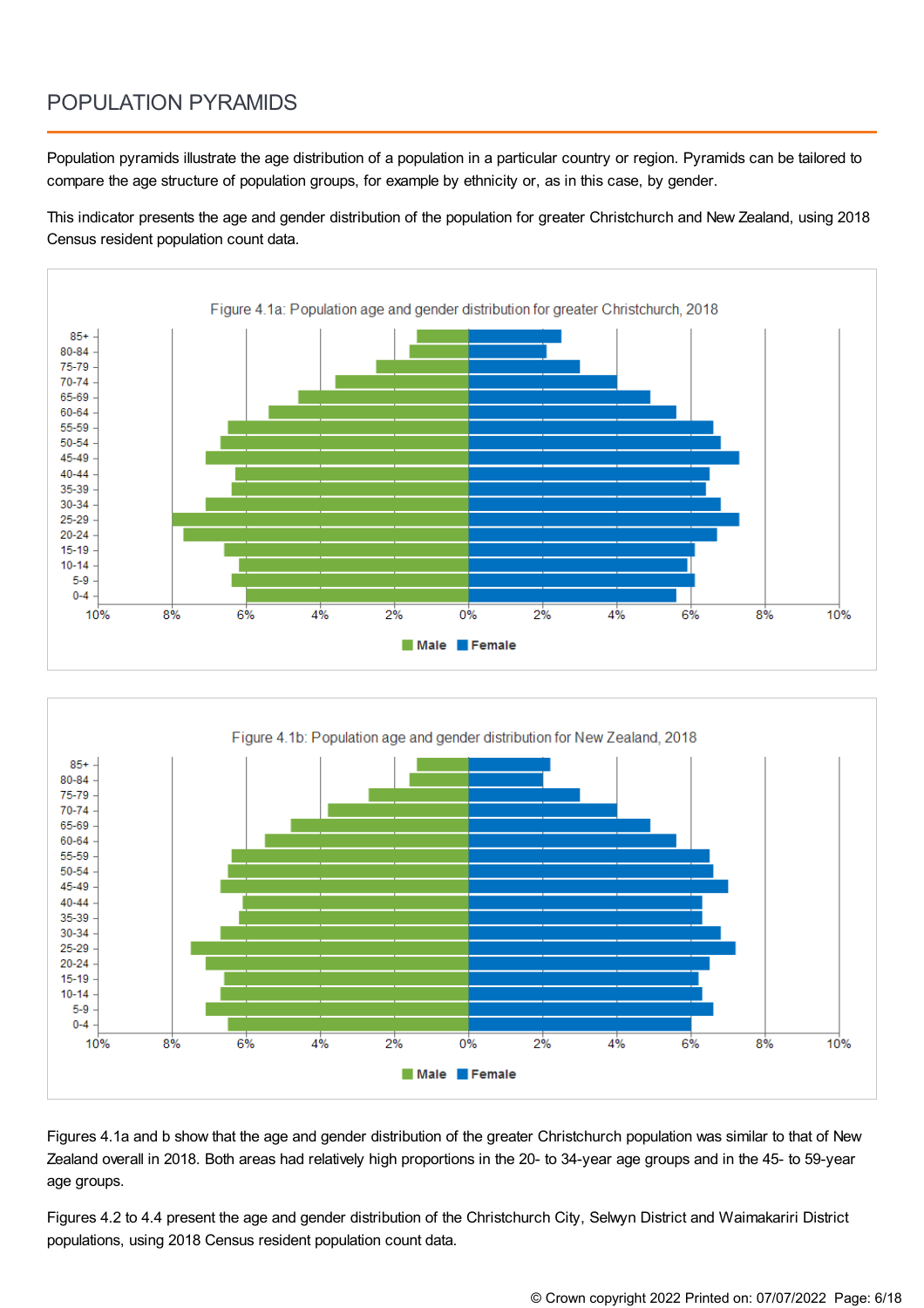

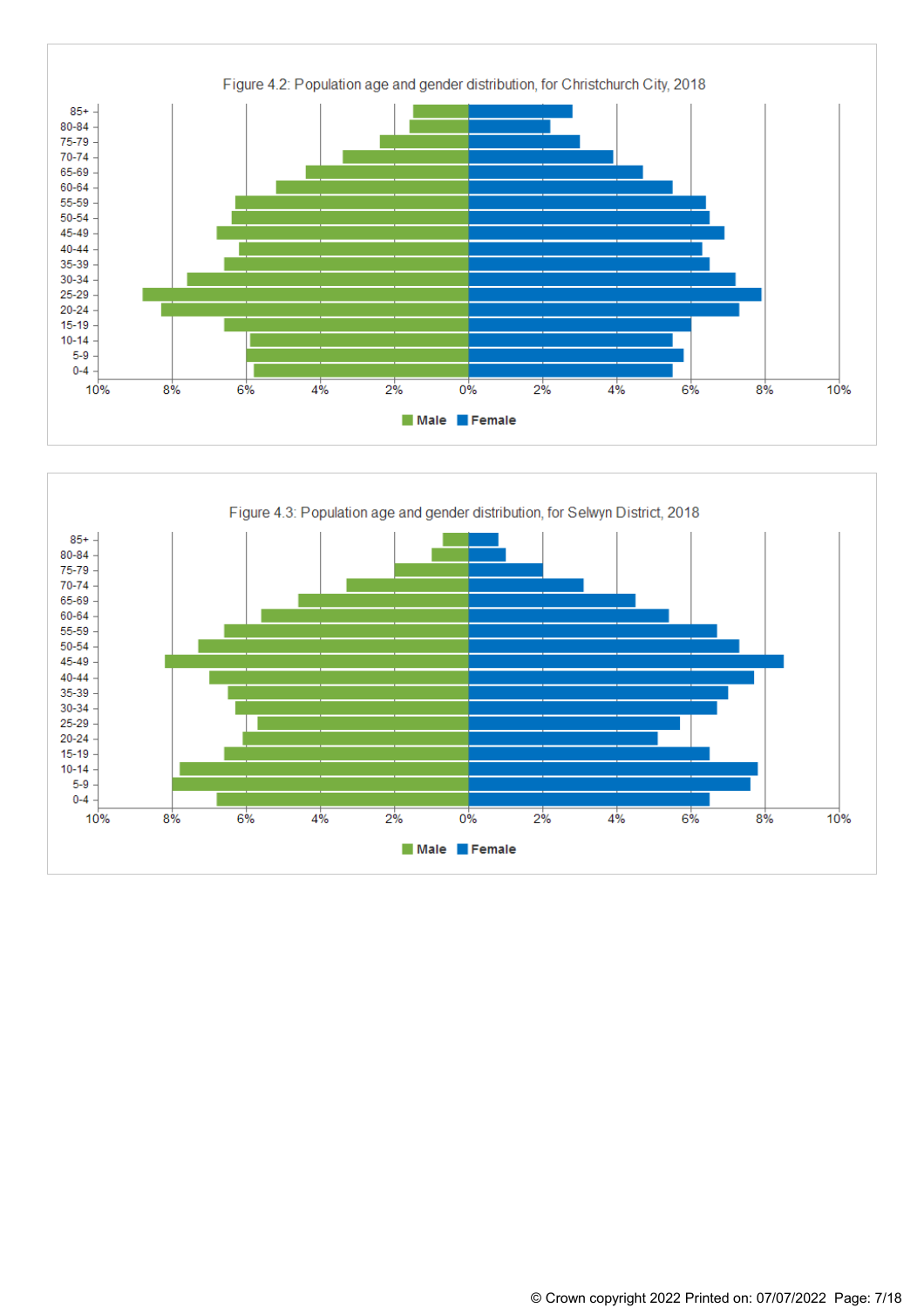

The figures show that in 2018 Selwyn and Waimakariri districts had a smaller proportion of population aged between 20 to 39 years when compared with Christchurch City. This may reflect net out-migration of this age group to seek training and work opportunities. Waimakariri District had the largest proportion of people aged 65 years and over (18.9%), followed by Christchurch City (15%) and Selwyn District (11.5%).

#### **Data Sources**

**Source:** Statistics New Zealand.

**Survey/data set:** Census of Population and Dwellings. Access publicly available data from the Statistics New Zealand website [www.nzdotstat.stats.govt.nz/wbos/Index.aspx?DataSetCode=TABLECODE](http://nzdotstat.stats.govt.nz/wbos/Index.aspx?DataSetCode=TABLECODE8021&_ga=2.144515317.1364761207.1560210517-1908992255.1555018022 ) **Source data frequency:** Census conducted very 5 years.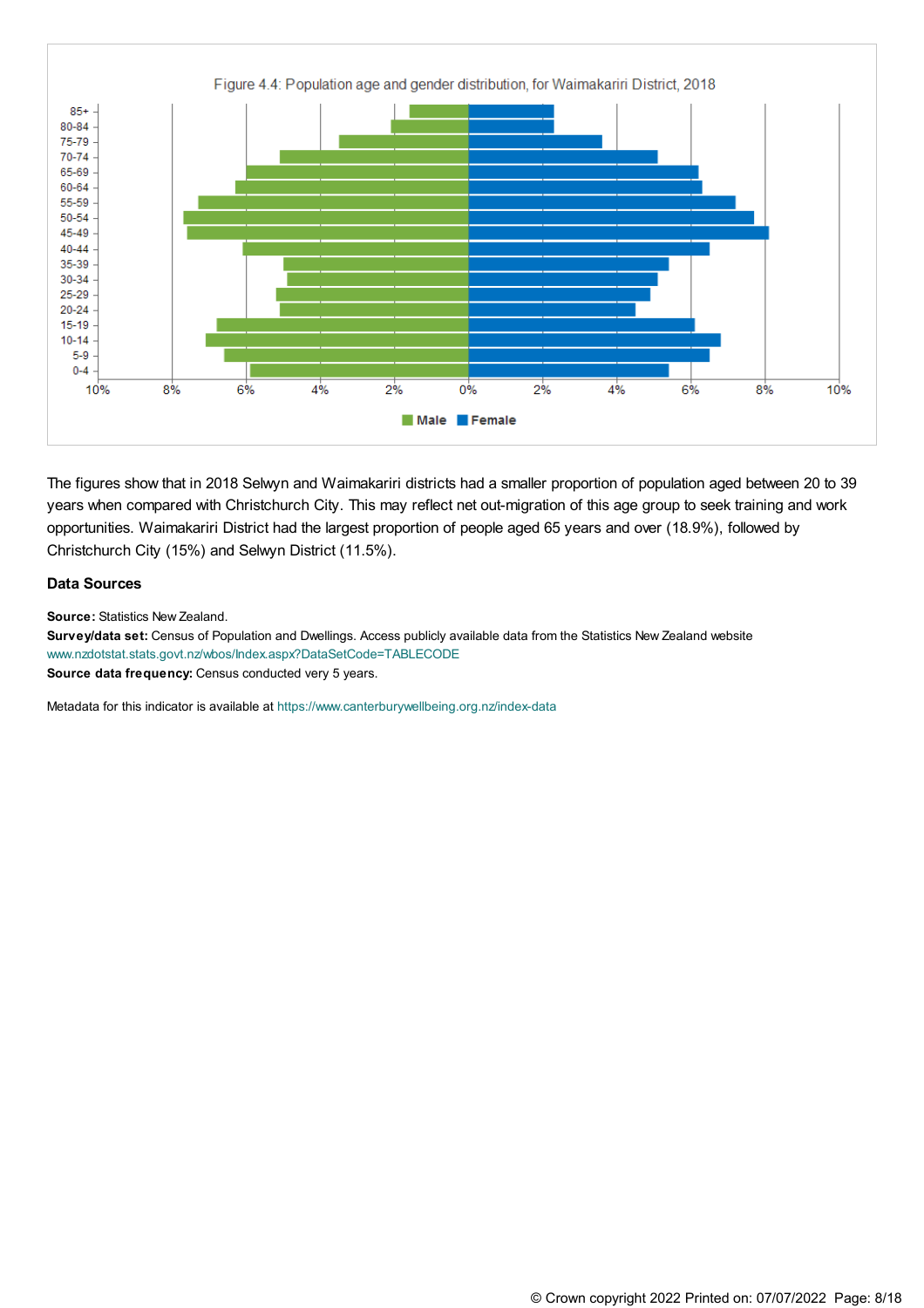### AGE DISTRIBUTION BY ETHNICITY

Age distributions by ethnicity are useful to identify the age differences between ethnic groups.

This indicator presents the age distribution by ethnic group for greater Christchurch, using census usually-resident population count data, 2018. As this indicator reports ethnic group total responses, people who identify with more than one ethnic group are included in each ethnic group they identify with.



The figure shows that in 2018 the Māori and Pacific ethnic groups had a markedly different age structure from the European, Asian, Middle Eastern/Latin American/African (MELAA), and Other ethnic groups in greater Christchurch. In 2018, the Māori and Pacific ethnic groups had substantially younger populations, with just over half of Māori (50.7%) and Pacific peoples (53.6%) aged from 0 to 24 years. In contrast, under a third (31.1%) of the European ethnic group fell into this age range. Similarly, less than five percent of the Māori, Pacific, MELAA, and Asian ethnic groups were aged 65 years and over. Substantially higher proportions of the European and Other ethnic groups fell into this age group (17.2% and 9.5% aged 65 years and over, respectively). The younger age structure of the Māori and Pacific ethnic groups reflects both higher birth rates and lower life expectancy [3].

### **Data Sources**

**Source:** Statistics New Zealand.

**Survey/data set:** Census of Population and Dwellings. Access publicly available data from the Statistics New Zealand website [www.nzdotstat.stats.govt.nz/wbos/Index.aspx?DataSetCode=TABLECODE](http://nzdotstat.stats.govt.nz/wbos/Index.aspx?DataSetCode=TABLECODE8021&_ga=2.144515317.1364761207.1560210517-1908992255.1555018022 ) **Source data frequency:** Census conducted every 5 years.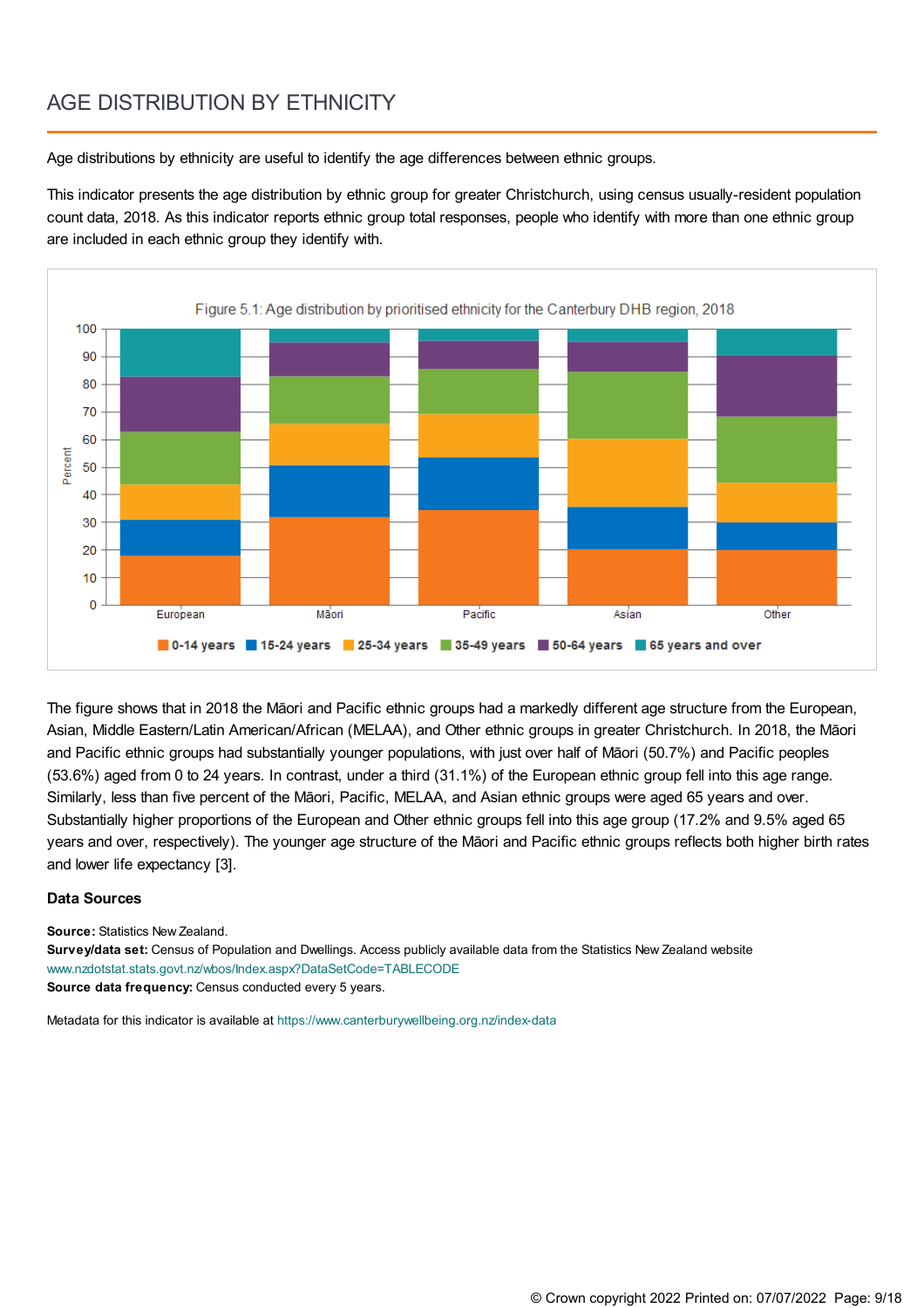The number of greater Christchurch residents belonging to the Māori ethnic group increased by 12.4 percent between 2006 and 2013, from 30,591 to 34,371 [4]. The 2013 Census asked those who identified as being of Māori descent if they knew the name(s) of their iwi [5]. As Māori often affiliate with more than one iwi, people are included in each iwi they identify with.

The lower-than-expected response rate for the 2018 Census particularly affected the iwi affiliation variable. Statistics New Zealand will not release official statistical counts of iwi from the 2018 Census due to the poor quality of the data. Therefore, this indicator continues to present the ten most prevalent iwi affiliations among Māori descendants living in the greater Christchurch area, using census iwi (total response) data, 2013.

| lwi                          | Greater<br><b>Christchurch</b> |
|------------------------------|--------------------------------|
| Ngāi Tahu / Kāi Tahu         | 12,246                         |
| Ngāpuhi                      | 4,689                          |
| Ngāti Porou                  | 3,582                          |
| Ngāti Tūwharetoa             | 1,593                          |
| l Waikato                    | 1,452                          |
| Tūhoe                        | 1,278                          |
| Ngāti Maniapoto              | 1,128                          |
| Ngāti Kahungunu ki Te Wairoa | 1,065                          |
| Te Arawa                     | 987                            |
| Te Atiawa (Taranaki)         | 771                            |

Table 6.1: Ten most prevalent iwi affiliations among Māori descendants living in the greater Christchurch area, 2013

The table shows that Ngāi Tahu/Kāi Tahu was the most common iwi affiliation in greater Christchurch with 12,246 people indicating an affiliation in the 2013 Census. Ngāpuhi and Ngāti Porou were the next most common iwi affiliations with 4,689 and 3,582 people respectively.

#### **Data Sources**

**Source:** Statistics New Zealand.

**Survey/data set:** Census of Population and Dwellings. Access publicly available data from the Statistics New Zealand website [www.nzdotstat.stats.govt.nz/wbos/Index.aspx?DataSetCode=TABLECODE248](http://nzdotstat.stats.govt.nz/wbos/Index.aspx?DataSetCode=TABLECODE248)

**Source data frequency:** The 2018 Census iwi affiliation data will not be released by Statistics New Zealand. The next census will be conducted in 2023.

Metadata for this indicator is available at [https://www.canterburywellbeing.org.nz/index-data](https://www.canterburywellbeing.org.nz/site-information/index-data)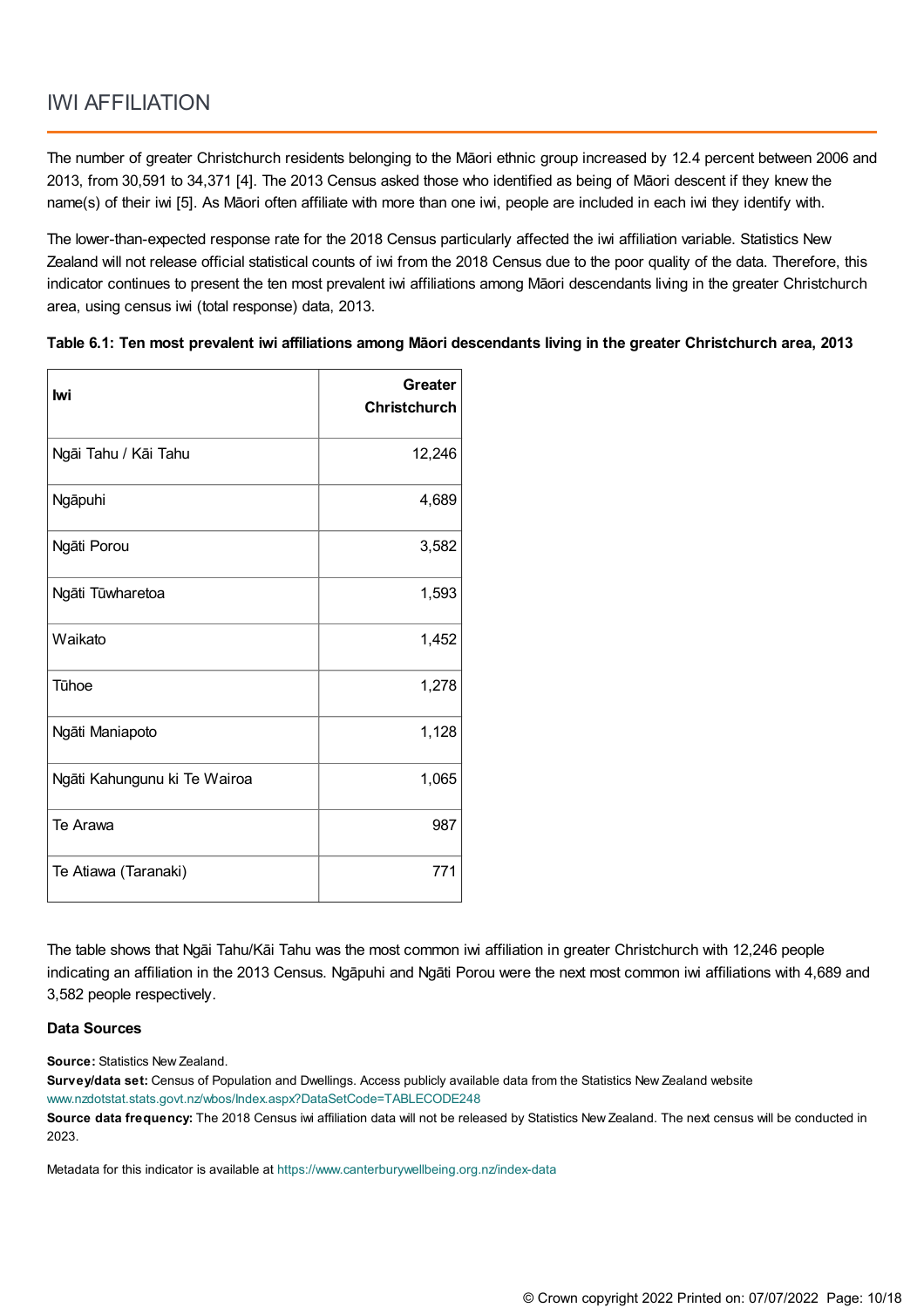## DEPRIVATION — NZDEP2018

The New Zealand Deprivation Index 2018 (NZDep2018) is a small-area measure of deprivation used to describe the deprivation experienced by groups of people [6]. NZDep2018 combines nine socio-economic variables from the 2018 Census, which represent eight deprivation factors: income, employment, communication, transport, support, qualifications, living space, and home ownership [7]. A weighted sum of these variables is calculated for the whole of New Zealand and to consider the deprivation distribution of different populations (such as ethnic groups and geographical populations). The NZDep2018 assigns each small-area in New Zealand a deprivation score. Based on these scores, areas are distributed into ten deciles, decile 1 indicates that an area is in the least deprived 10% of areas in New Zealand and decile 10 indicates that an area is in the most deprived 10% of areas in New Zealand. As an area measure of deprivation, NZDep2018 does not measure deprivation at an individual level.

Following the Canterbury earthquakes in 2010–2011, there was unprecedented population movement out of residential red zone areas in Christchurch City, particularly from more deprived areas of the city into less deprived areas. This redistribution may have caused an underrepresentation of deprivation as measured by NZDep2018 for Christchurch/Canterbury. Generally, increasing levels of deprivation are associated with higher mortality rates, and higher rates of many diseases [7].

This indicator presents the New Zealand Deprivation Index (NZDep2018) profile for greater Christchurch and by Territorial Authority.



The figure shows that the deprivation profile for greater Christchurch is skewed towards lower deprivation, with 50.8 percent of the population living in areas that have the least deprived NZDep scores (deciles 1-4) and 30.4 percent living in areas that have the four most deprived NZDep scores (deciles 7-10). Greater Christchurch has a relatively less deprived NZDep18 profile compared to New Zealand overall (for which, all deciles, by design, equal approximately 10%).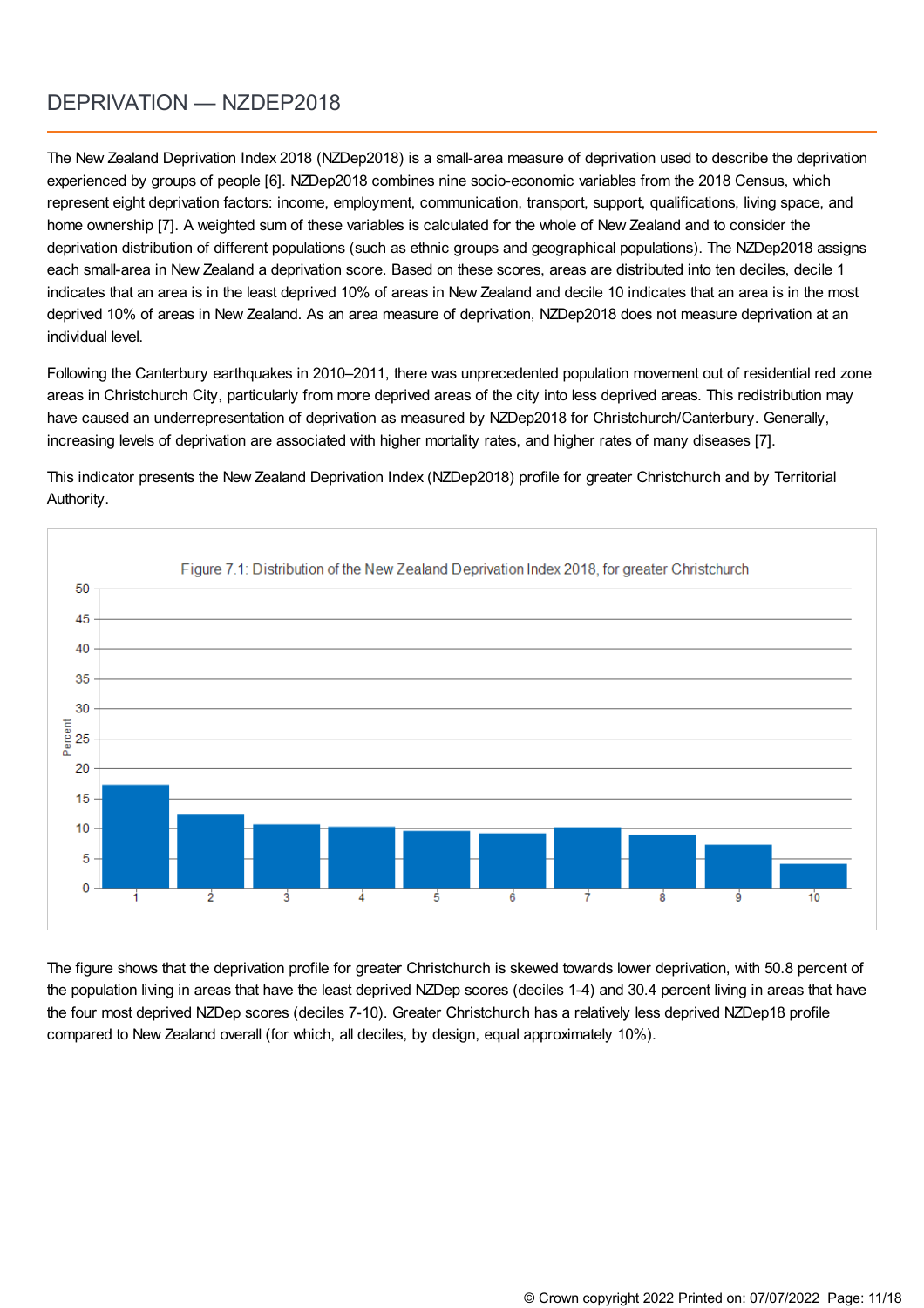

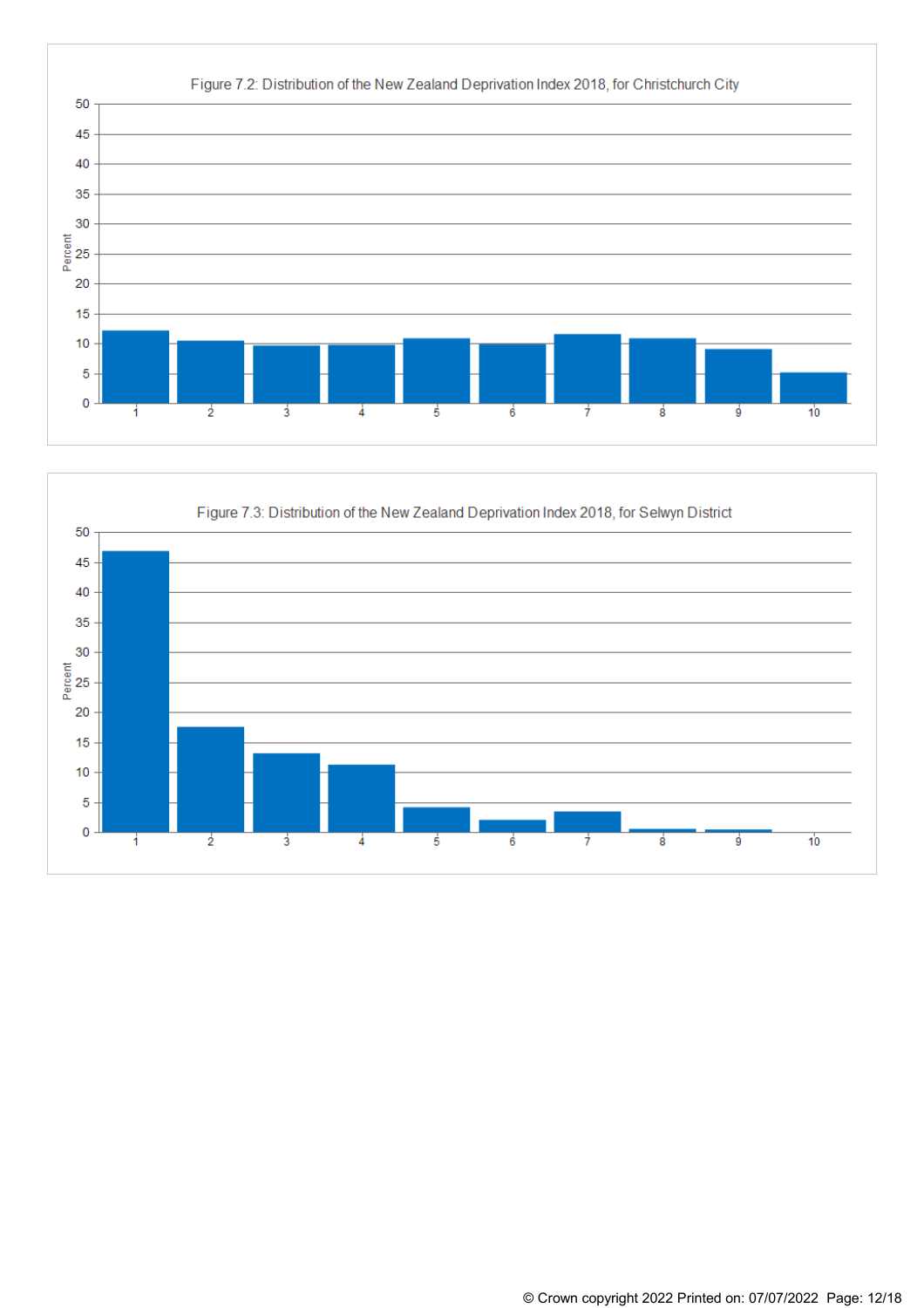

Figures 7.2 to 7.4 show that in 2018, a large proportion of residents from Selwyn District (89.0%) and Waimakariri District (64.4%) were living in areas with the four least deprived NZDep scores (deciles 1-4), along with much lower proportions living in areas with the four most deprived NZDep scores (deciles 7-10), at 4.6 percent and 16.7 percent, respectively. Christchurch City had a more even distribution across the deciles, with under half (42.3%) of the population living in areas falling into the four most deprived deciles and just over a third (36.9%) living in areas falling into the four least deprived deciles.

#### **Data Sources**

**Source:** University of Otago.

**Survey/data set:** NZDep2018 Index of Deprivation, developed by Atkinson J., Salmond C. and Crampton P. 2014. Access publicly available data from the University of Otago website [www.otago.ac.nz/wellington/departments/publichealth/research/hirp/otago020194.html](https://www.otago.ac.nz/wellington/departments/publichealth/research/hirp/otago020194.html ) **Source data frequency:** Updated 5 yearly.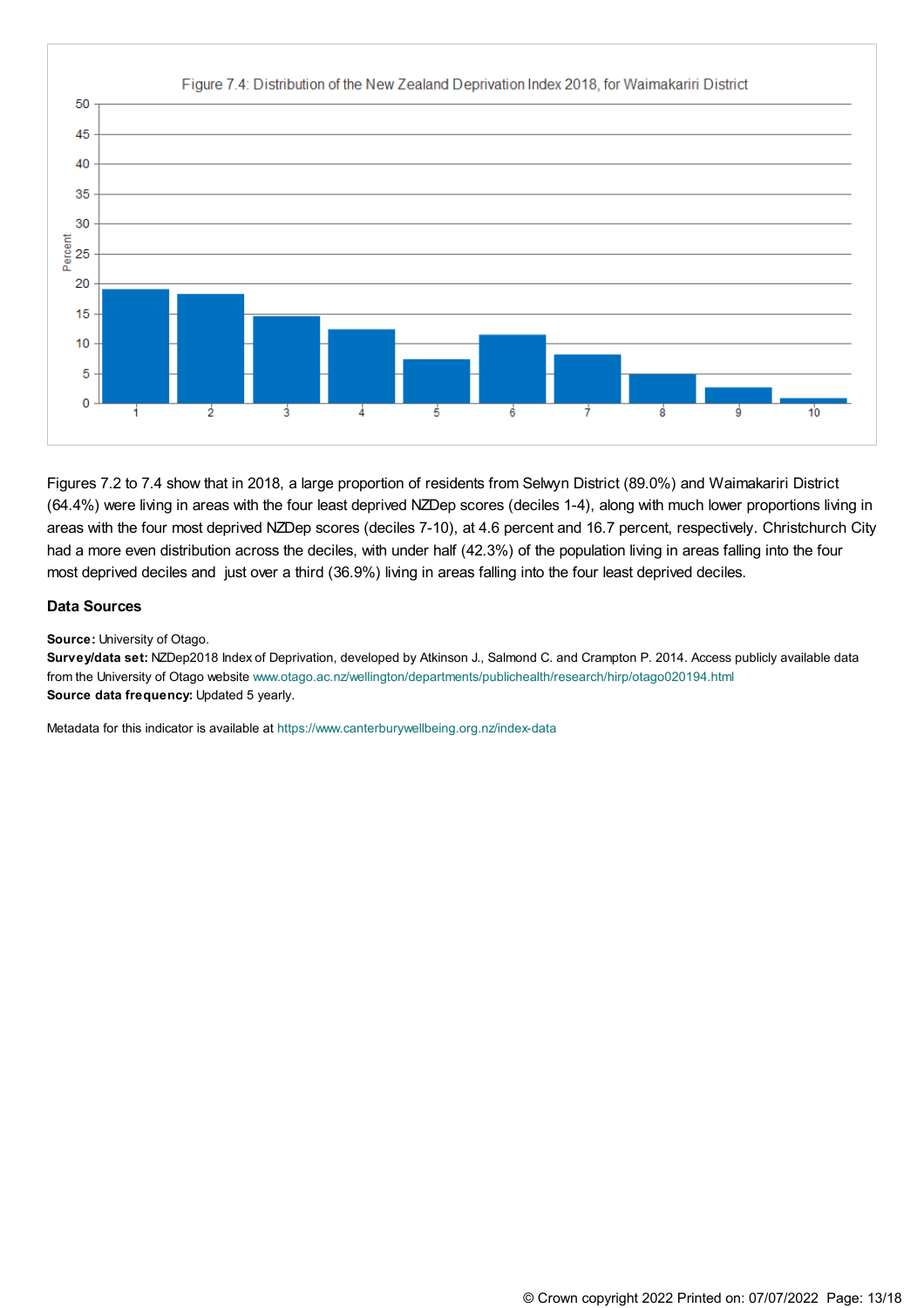### DEPRIVATION — IMD

The New Zealand Index of Multiple Deprivation (IMD) measures deprivation at the neighbourhood-level using custom-designed data zones (on average a data zone has a population of 712 people). The IMD consists of seven domains of deprivation (income, employment, crime, housing, health, education, and access to services) and includes 28 indicators which have been created using routinely-collected data from government agencies, as well as census data [8]. The seven domains are weighted based on their relative importance to socioeconomic deprivation, adequacy of their indicators, and robustness of the data they use [8]. Data zones are ranked from 1 (least deprived) to 5,958 (most deprived) and grouped in five quintiles (quintile 1 represents the 20% least deprived data zones in New Zealand; while quintile 5 represents the 20% most deprived data zones in New Zealand). A strength of the IMD is that domains can be used in combination or individually, therefore users are able to see what health or social outcomes are driving deprivation within a given geographical area [8]. Like the New Zealand Deprivation Index (NZDep), the IMD is a small-area measure of deprivation: it does not measure the deprivation circumstances of individuals, and therefore not everyone living in a deprived area is deprived [8]. However, a particular strength of the IMD is that users can compare areas that share the same level of overall deprivation (for example Quintile 5) in a geographical area and explore whether the drivers of deprivation (such as the domains) are the same or different.

This indicator presents the proportion of data zones in each quintile of deprivation by overall IMD rank for Christchurch City, Selwyn District, and Waimakariri District.



The figure shows that Selwyn and Waimakariri districts had low levels of overall IMD deprivation with zero percent and 10.4 percent of data zones in those districts falling into the two most deprived quintiles (quintiles 4 and 5), respectively. Almost a third (32.8%) of data zones in Christchurch City fell into quintiles 4 and 5, which was less than the national proportion (40%). Selwyn District had the highest proportion of data zones in the least deprived quintiles (quintiles 1 and 2) at 95 percent, followed by Waimakariri District (70.1%) and Christchurch City (49.4%).

#### **Data Sources**

**Source:** The University of Auckland.

**Survey/data set:** Index of Multiple Deprivation developed by Exeter et al 2017 and licensed by The University of Auckland for re-use under the Creative Commons Attribution 3.0 New Zealand licence. Access publicly available data from the University of Auckland website [www.fmhs.auckland.ac.nz/imd](http://www.fmhs.auckland.ac.nz/imd)

**Source data frequency:** The 2013 IMD will be updated in 2019/20.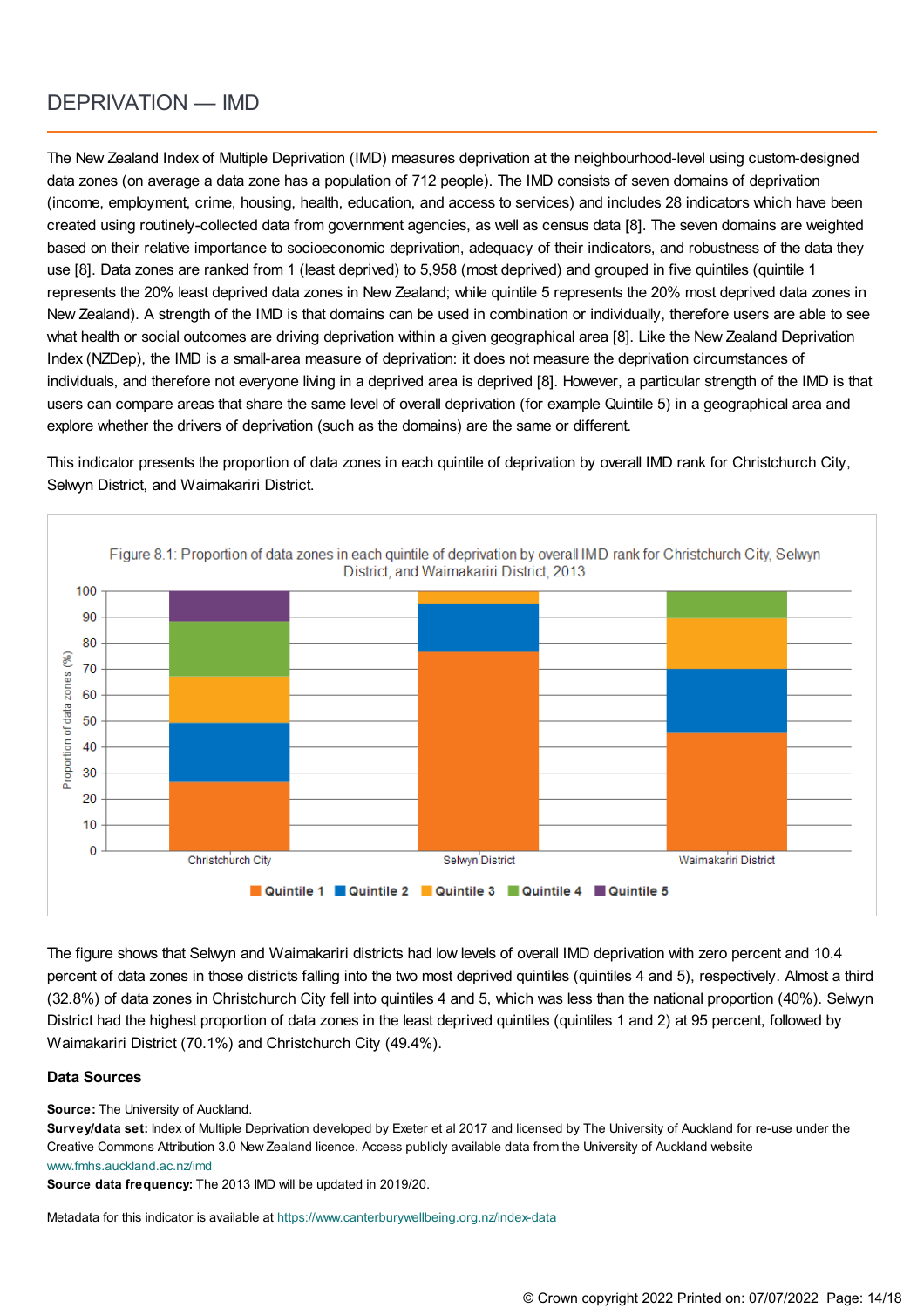# LONG-TERM HEALTH CONDITION OR DISABILITY

Long-term health condition or disability status has been measured in the Canterbury Wellbeing Survey since baseline (2012) [10]. The survey asks respondents whether they have a long-term health condition or disability (lasting 6 months or more) that stops them from doing everyday things that other people can do [11]. Over the time-series of the survey, respondents who have indicated having a long-term health condition or disability have also had poorer outcomes across a number of other survey measures, relating to both wellbeing status and to access to the determinants of wellbeing (for example overall quality of life, emotional wellbeing, loneliness or isolation, self-rated health, stress, ease of access to suitable transport for daily activities, ease of access to the natural environment, and household income meeting everyday needs) [11].

This indicator presents the proportion of those 18 years and over who responded to the 2020 Canterbury Wellbeing Survey indicating that they have a long-term health condition or disability.



The figure shows that, in greater Christchurch, the proportion of respondents living with a long-term health condition or disability was 17.8 percent in 2020. Waimakariri District had the highest proportion (20.2%) of respondents with a long-term health condition or disability, followed by Christchurch City (18.1%) and Selwyn District (13.7%). There were no statistically significant differences between the four areas.

### **Data Sources**

**Source:** Canterbury District Health Board.

**Survey/data set:** Canterbury Wellbeing Survey to 2020. Access publicly available data from the Community and Public Health (Canterbury DHB) website [www.cph.co.nz/your-health/wellbeing-survey/](https://www.cph.co.nz/your-health/wellbeing-survey/)

**Source data frequency:** Annually.

Metadata for this indicator is available at [https://www.canterburywellbeing.org.nz/index-data](https://www.canterburywellbeing.org.nz/site-information/index-data)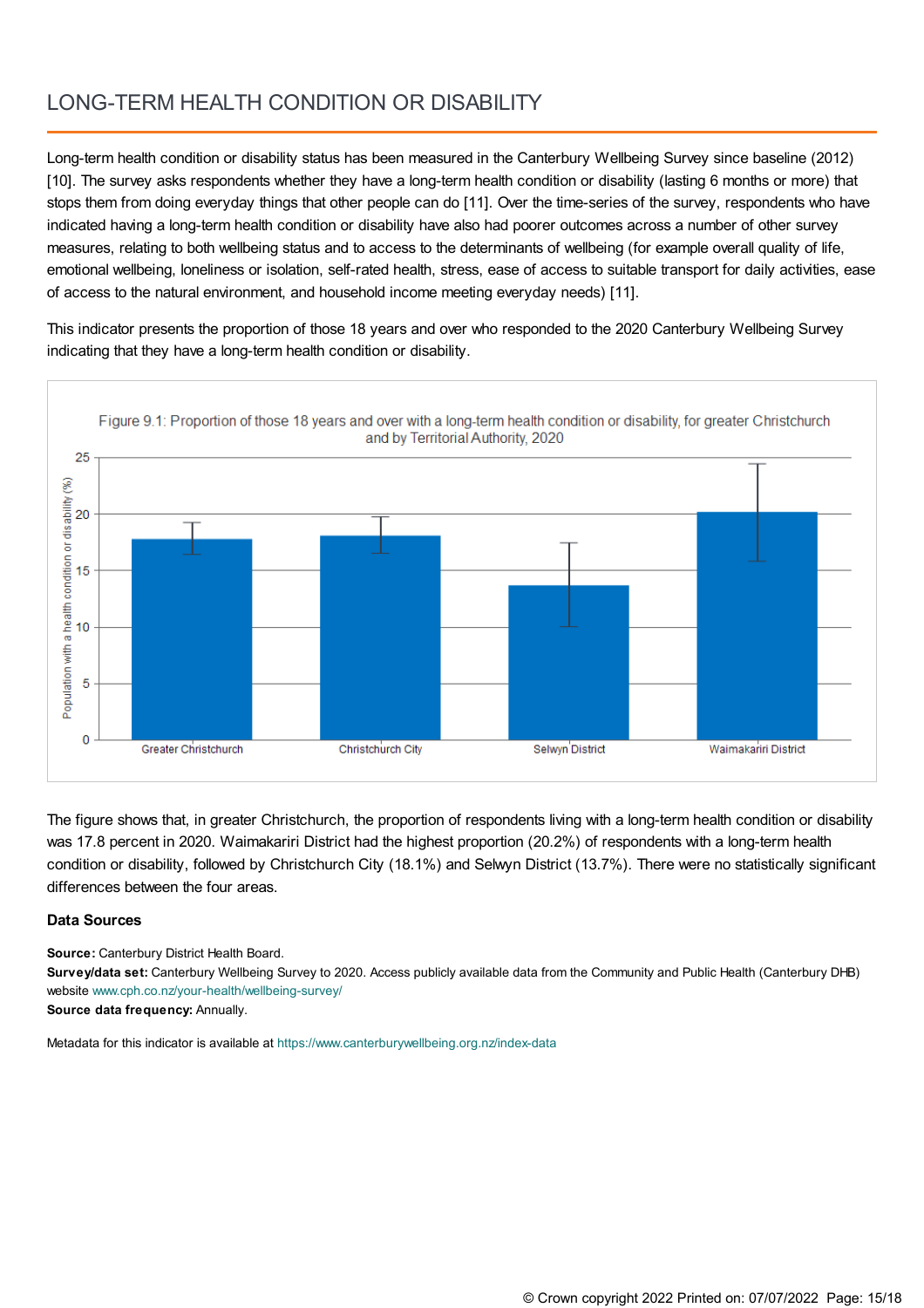The New Zealand Disability Survey (2013) provides information about the number of disabled children and adults living in New Zealand. Disability was defined in the survey as "long-term limitation (resulting from impairment) in a person's ability to carry out daily activities" [12]. A person (adult or child) may appear in more than one disability type.

This indicator presents the proportion of the Canterbury region and New Zealand population living in private households with a disability, by type, using New Zealand Disability Survey data, 2013.

Table 10.1: Proportion of the Canterbury region population living in private households with a disability, by type, 2013

| <b>Type of disability</b>     | Canterbury | <b>New Zealand</b> |
|-------------------------------|------------|--------------------|
| Hearing                       | 10%        | 8%                 |
| Seeing                        | 4%         | 4%                 |
| Mobility                      | 12%        | 12%                |
| Agility                       | 7%         | 7%                 |
| Intellectual                  | 2%         | 2%                 |
| Psychiatric/<br>psychological | 7%         | 5%                 |
| Speaking                      | 3%         | 3%                 |
| Learning                      | 4%         | 4%                 |
| Memory                        | 4%         | 3%                 |
| Total with impairment         | 25%        | 23%                |

The table shows that the proportion of the Canterbury region population living with a disability was similar to the national proportion, both overall and by disability type. In Canterbury, mobility (12%) and hearing (10%) impairments were the most common disabilities, followed by agility (7%) and psychiatric/psychological (7%) disabilities.

#### **Data Sources**

**Source:** Statistics New Zealand.

**Survey/data set:** New Zealand Disability Survey 2013. Access publicly available data from the Statistics New Zealand website [www.archive.stats.govt.nz/browse\\_for\\_stats/health/disabilities/DisabilitySurvey\\_HOTP2013/Commentary.aspx](http://archive.stats.govt.nz/browse_for_stats/health/disabilities/DisabilitySurvey_HOTP2013/Commentary.aspx) **Source data frequency:** Previously 5 yearly, now 10 yearly.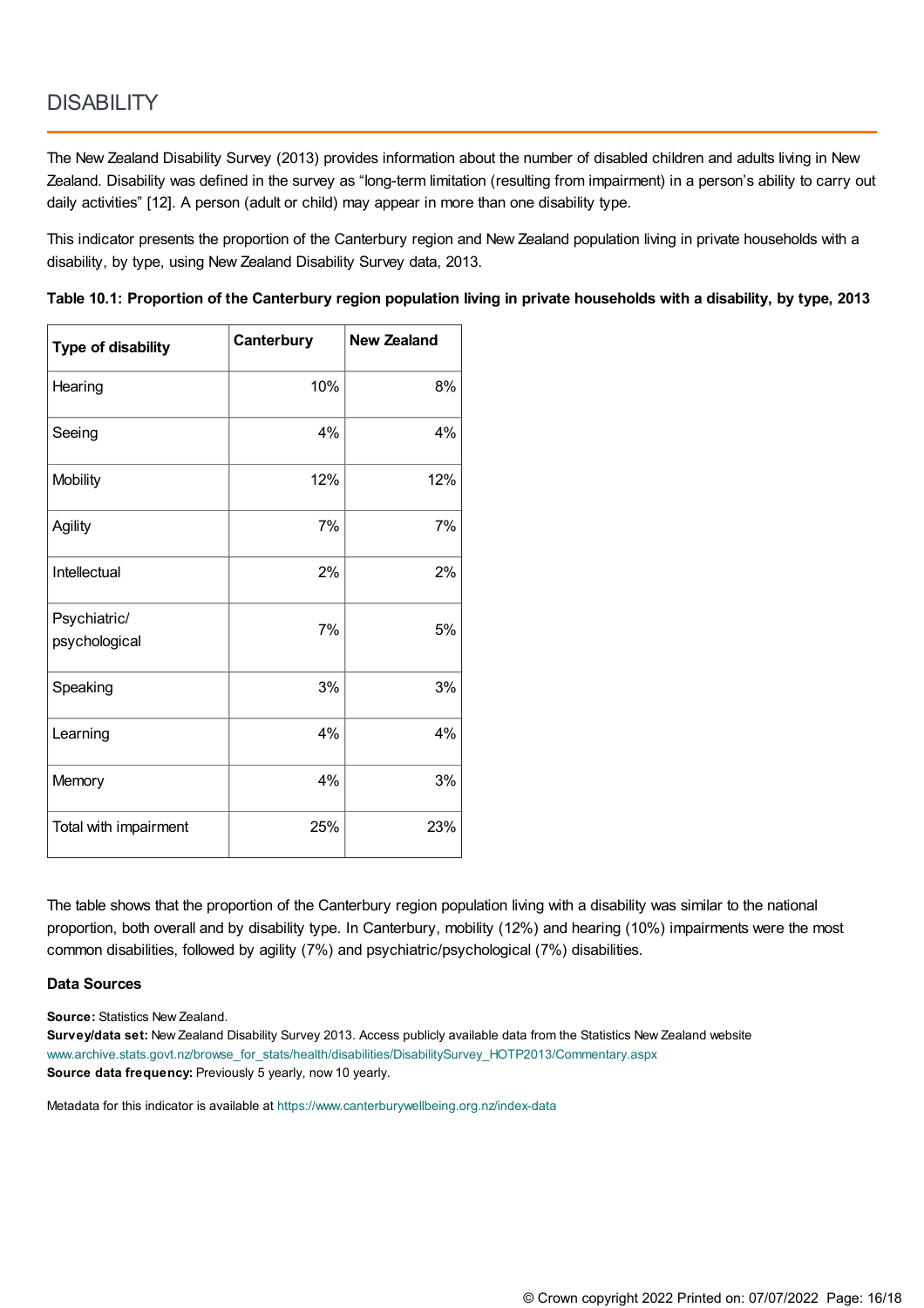### **REFERENCES**

- 1 New Zealand Treasury, McLeod K (2018) Where we come from, where we go describing population change in New Zealand: Analytical *paper 18/02*. Wellington: New Zealand Treasury.
- Statistics New Zealand (2018) Frequently asked questions population statistics updated 25 September 2018. Retrieved 15 November **2** 2018 from [www.stats.govt.nz](https://www.stats.govt.nz)
- 3 Ministry of Health (2016) Health and independence report 2016: The Director-General of Health's annual report on the state of public *health*. Wellington: Ministry of Health.
- **4** Statistics New Zealand (2014) *2013 Census QuickStats about greater Christchurch*. Wellington: Statistics New Zealand.
- **5** Statistics New Zealand (2013) *New Zealand Census of population and dwellings*. Wellington: Statistics New Zealand.
- Salmond CE, Crampton P (2002) *NZDep2001 index of deprivation*. Wellington: Department of Public Health, Wellington School of Medicine **6** and Health Science.
- Atkinson J, Salmond, C., & Crampton, P. (2019) *NZDep2018 Index of Deprivation, final research report, December 2020.* Wellington: **7** Department of Public Health, University of Otago.
- Exeter D, Browne M, Chiang A, Crengle S, Zhao J, Lee A (undated) The 2018 New Zealand Index of Multiple Deprivation (IMD18): **8** Indicators for social and health research in New Zealand. Brief report. Auckland: The University of Auckland.
- Exeter DJ, Zhao J, Crengle S, Lee A, Browne M (2017) The New Zealand Indices of Multiple Deprivation (IMD): A new suite of indicators **9** for social and health research in Aotearoa, New Zealand. *PLoS One* 12.
- 10 CERA (2012) CERA Wellbeing Survey 2012 Report, prepared by AC Nielsen for the Canterbury Earthquake Recovery Authority. AC Nielsen and the Canterbury Earthquake Recovery Authority.
- 11 Canterbury DHB (2018) Canterbury Wellbeing Survey, June 2018: Report prepared by Nielsen for the Canterbury District Health Board *and partnering agencies*. Christchurch: Canterbury District Health Board.
- **12** Statistics New Zealand (2014) Disability Survey: 2013. Wellington: Statistics New Zealand.